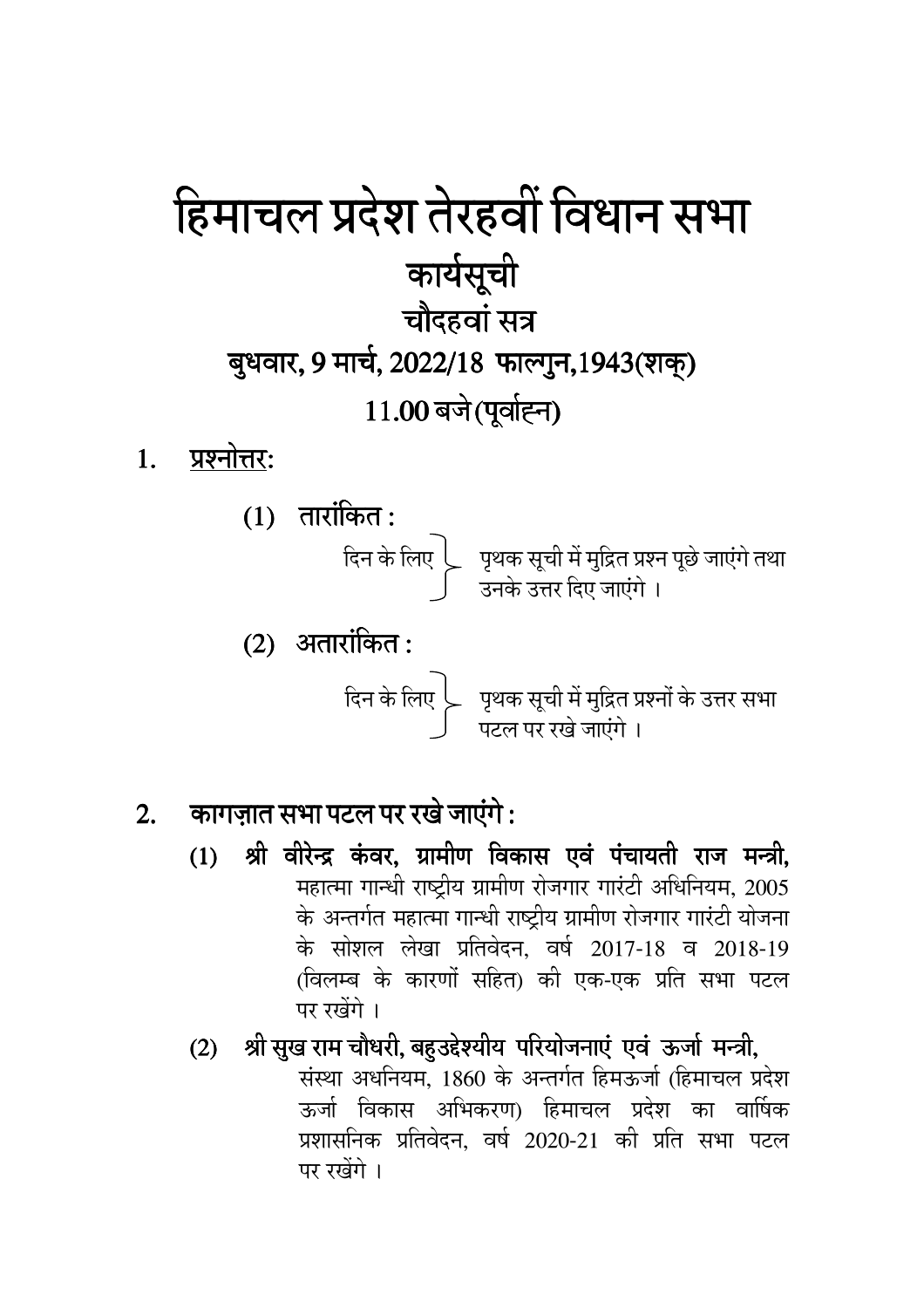### $3.$  सदन की समितियों के प्रतिवेदन :

- (1) श्रीमती आशा कुमारी, सभापति, लोक लेखा समिति, (वर्ष 2021-22), समिति के निम्न प्रतिवेदनों की एक-एक प्रति सभा में उपस्थापित करेंगी तथा सदन के पटल पर रखेंगी :-
	- $(i)$  समिति का 210वां मल प्रतिवेदन (तेरहवीं विधान सभा) जोकि भारत के नियन्त्रक एवं महालेखापरीक्षक के प्रतिवेदन वर्ष 2011-12 (राज्य के वित्त/राजस्व क्षेत्र) पर आधारित तथा **आबकारी एवं कराधान विभाग** से सम्बन्धित है;
	- (ii) समिति का 211**वां मूल प्रतिवेदन** (तेरहवीं विधान सभा) जोकि भारत के नियन्त्रक एवं महालेखापरीक्षक के प्रतिवेदन वर्ष 2012-13 (राज्य के वित्त/राजस्व क्षेत्र) पर आधारित तथा **आबकारी एवं कराधान विभाग** से सम्बन्धित है; और
	- (iii) समिति का 212**वां मूल प्रतिवेदन** (तेरहवीं विधान सभा) जोकि भारत के नियन्त्रक एवं महालेखापरीक्षक के प्रतिवेदन वर्ष 2013-14 (राज्य के वित्त/राजस्व क्षेत्र) पर आधारित तथा आबकारी एवं कराधान विभाग से सम्बन्धित है ।

#### (2) कर्नल इन्द्र सिंह, सभापति, लोक उपक्रम समिति, (वर्ष 2021-22),

- समिति के निम्न प्रतिवेदनों की एक-एक प्रति सभा में उपस्थापित करेंगे तथा सदन के पटल पर रखेंगे:-
	- (i) समिति का 53वां कार्रवाई प्रतिवेदन (तेरहवीं विधान सभा) जोकि समिति के 18वें मूल प्रतिवेदन (तेरहवीं विधान सभा) (वर्ष 2019-20) में अन्तविष्ट सिफारिशों पर आधारित तथा **हिमाचल प्रदेश राज्य विद्युत निगम सीमित** से सम्बन्धित है; और
	- (ii) समिति का **54वां कार्रवाई प्रतिवेदन** (तेरहवीं विधान सभा) जोकि समिति के 13वें मूल प्रतिवेदन (तेरहवीं विधान सभा) (वर्ष 2018-19) में अन्तविष्ट सिफारिशों पर आधारित तथा सावड़ा कुडडु हाईड्रो इलैक्ट्रिक प्रोजैक्ट से सम्बन्धित है ।